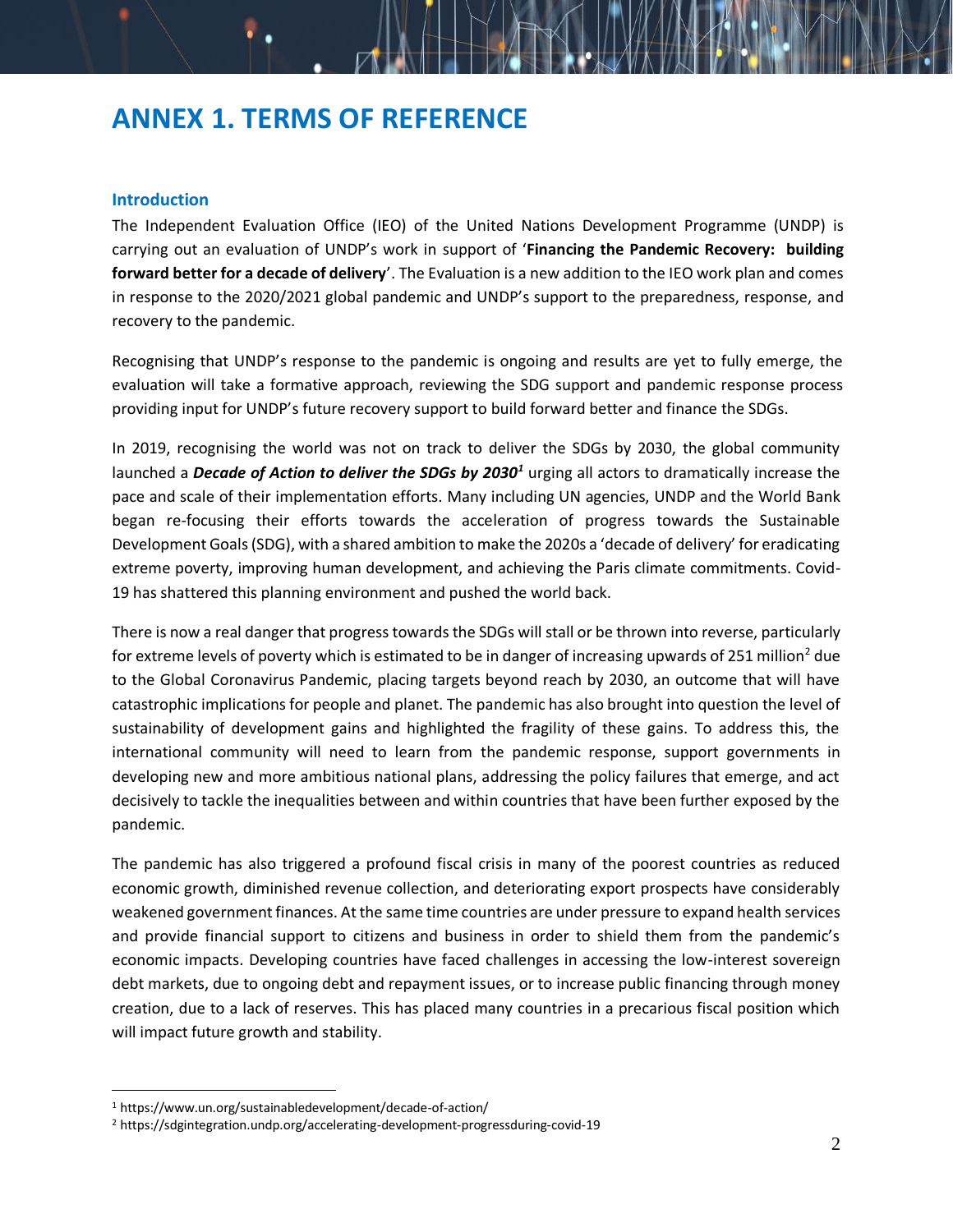This evaluation will explore the level to which UNDP has been able to previously support and is able to continue to adapt to support the changing financial and fiscal needs demanded both of the Decade of Action, and supporting the acceleration towards the SDGs as well as the newly emerging need to support the financial and fiscal needs of governments to respond to the pandemic crisis and beyond.

#### **United Nations and the UNDP's response to the pandemic**

The UN quickly responded to the challenges of the pandemic and its devastating impact on the SDGs, through the *UN framework for the immediate socio-economic response to COVID-19 (April 2020)<sup>3</sup> . The framework recognised* the acute financial and fiscal impacts of the pandemic facing many countries and the need to support countries in guiding their fiscal and financial responses to ensure macroeconomic policies work, especially for the vulnerable, while ensuring multilateral and regional responses are strengthened.

When addressing the G20 Riyadh Summit<sup>4</sup> in November 2020, the UN Secretary General recognised the need to ensure sustainable and equitable financing of the recovery to ensure countries are able to mobilise "resources to build back better" and align "recovery efforts with the 2030 Agenda for the Sustainable Development and the Paris Agreement on Climate Change".<sup>5</sup> In additional, in May 2020 the Secretary General and the Governments of Canada and Jamaica had convened a high-level dialogue on "Financing for Development in the Era of COVID-19 and Beyond"<sup>6</sup> , which included a discussion amongst nations on "Ensuring sustainable and inclusive recovery by aligning recovery policies with the Sustainable [Development Goals](https://www.un.org/sustainabledevelopment/sustainable-development-goals/)".

UNDP responded quickly to the pandemic launching the "**COVID-19: UNDP Integrated Response**" in Mid-March 2020, which framed the initial response as "prepare for, respond and recover" with a total funding request of \$500 million for the initial 6 months of the pandemic<sup>7</sup> across i) Health Systems Support, ii) Inclusive and Integrated Crisis Management and Response and, iii) Social and Economic Needs Assessments and Response. UNDP further elaborated its response to the pandemic in June 2020, with its **"UNDP Beyond Recovery: towards 2030"**<sup>8</sup> , setting the next phase of UNDPs response to work with decision-makers looking beyond the recovery and focusing on 2030 Agenda goals around four areas, Governance, Social protection, the Green economy, and Digital disruption. UNDP also led one of the Financing for Development in the Era of COVID-19 and Beyond discussion groups.

<sup>3</sup> https://unsdg.un.org/resources/un-framework-immediate-socio-economic-response-covid-19

<sup>4</sup> http://www.g20.utoronto.ca/2020/2020-g20-leaders-declaration-1121.html

<sup>5</sup> November 2020, Secretary general remarks ot the G20 Riyadh Summit,

https://www.un.org/sg/en/content/sg/speeches/2020-11-22/remarks-g20-riyadh-summit

<sup>6</sup> https://www.un.org/en/coronavirus/hle-financing-development

<sup>&</sup>lt;sup>7</sup> March 2020: COVID-[19: UNDP's integrated response, budget and fun](https://www.undp.org/content/dam/undp/library/corporate/PG_Brochures/2020/undp-COVID-19_UNDP_Integrated_Response_Budget_and_Funding_Companion.pdf)ding companion

<sup>8</sup> https://www.undp.org/content/undp/en/home/librarypage/hiv-aids/beyond-recovery--towards-

<sup>2030.</sup>html#:~:text=The%20next%20phase%20of%20UNDP's,green%20economy%2C%20and%20digital%20disruption.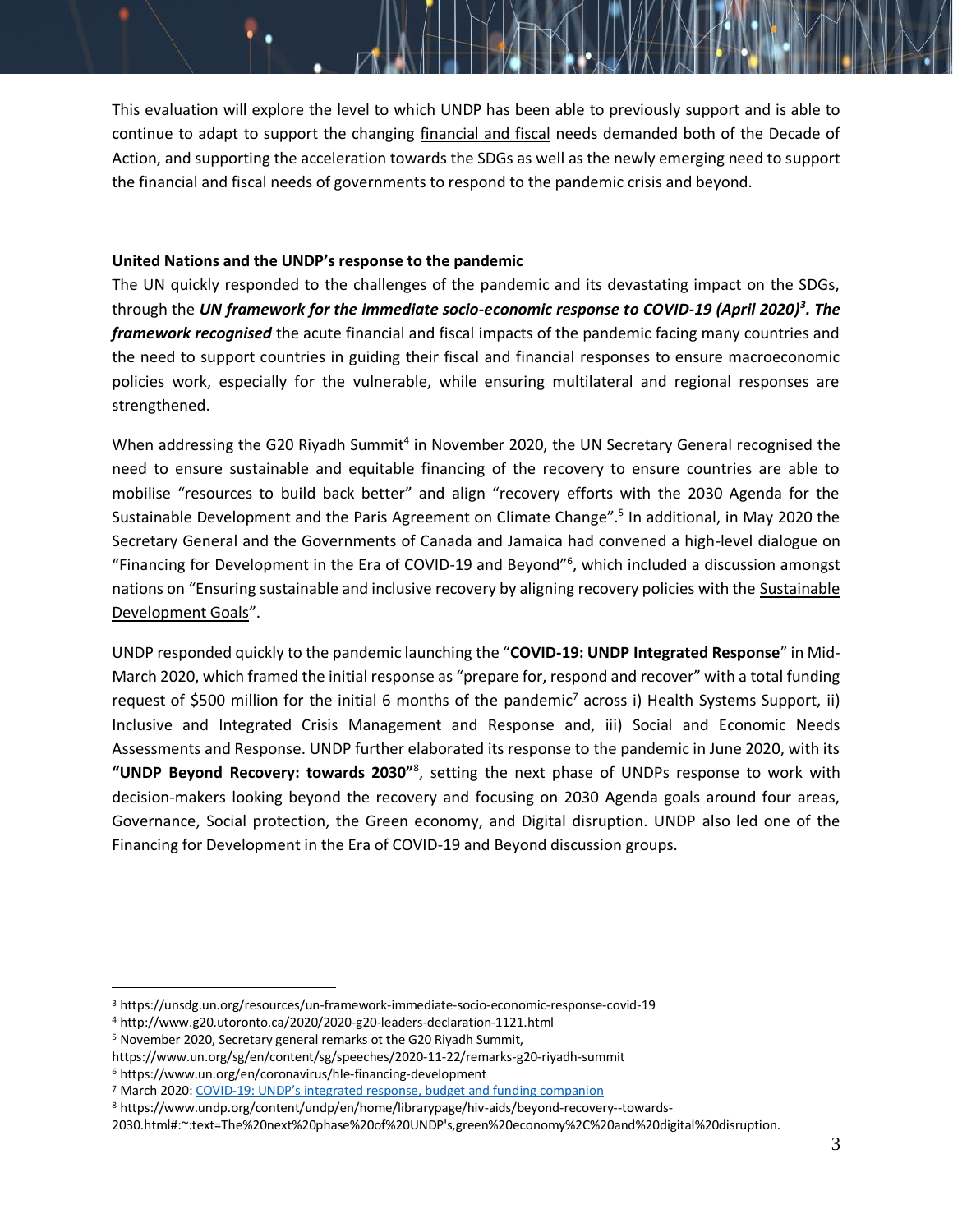# **Support to Economic Recovery and SDG financing** *Pandemic Socio-Economic Impact Assessment*

At the country level UNDP took the technical lead in working with UN country teams, Governments, IFIs and development partners in the development of **Socio-economic impact assessments (SEIA)**. <sup>9</sup> Detailed Socio-economic impact assessments led by UNDP with UNCTs, analyse and assess the impact of COVID-19 across societies, economies and vulnerable groups to ensure responses are informed by and ensure response plans leave no one behind. SEIA have required UNDP and the UN to partner with Government's, IFI's and other development partners to ensure a strong and coherent response.

The SEIA approach was flexible and non-prescriptive allowing Country Offices to develop broad or specific SEIA as need, time and preliminary analysis allowed. As a result, the SEIA can be very different in scope and focus depending on the needs of the country and the demand from Government. For instance, in some countries SEIA have developed detailed economic analysis of the impacts of COVID-19 across the short and medium terms (Mozambique), while some countries focused on specific economic sectors such as tourism (Gambia, Bhutan) and the impact on business and enterprises (China, Jordan, Turkey) and other SEIA specifically looked at the impact of the pandemic on vulnerable groups (Nepal, Vietnam).

144 SEIA are reported to have been developed across 97 countries country<sup>10</sup>. In many cases and countries, the SEIA's placed UNDP at the centre of the socio-economic analysis of the impact of the pandemic as well as central to the response plan development. Some SEIAs have made macroeconomic and financing considerations for the COVID-19 response, especially where the SEIA's were undertaken in partnership with IFIs. Given the decentralised nature of the development of SEIAs, the data used to support analysis varied across countries with some using mostly national level data or a mixture of international and national level data. Throughout the source, type, even timeliness of data used, and the rapidly changing pandemic situation made comparison and synthesis difficult, even at the regional level.

The UN Secretary General requested UN Resident Coordinator offices to work closely with UN country teams and partner governments to develop more detailed medium term (12 to 18 months) *UN framework*  for the immediate socio-economic response to COVID-19 (SERP).<sup>11</sup> SERPs were to be built on the initial framework outlined in the Secretary General's initial March 2020 strategy with UN agency support structured around: -

- i) **Health first:** protecting health services and systems during the crisis
- ii) **Protecting people:** social protection and basic services
- iii) **Economic response & recovery:** protecting jobs, small medium enterprises, and informal sector workers
- **iv) Macroeconomic response and multilateral collaboration**
- **v) Social cohesion and community resilience**

SERPs detail country level socio-economic challenges across the five pillars and then detail a UN level response plan for the COVID-19 pandemic, with project/programmes details, budget outlines and

<sup>9</sup> https://www.undp.org/coronavirus/socio-economic-impact-covid-19

<sup>10</sup> https://www.undp.org/content/dam/undp/library/corporate/Executive%20Board/2021/First-regular-session/EB-

UNDP%20COVID-19%20Response%20-%20Update-25.01.2021@9AM.pdf

<sup>11</sup> https://unsdg.un.org/resources/un-framework-immediate-socio-economic-response-covid-19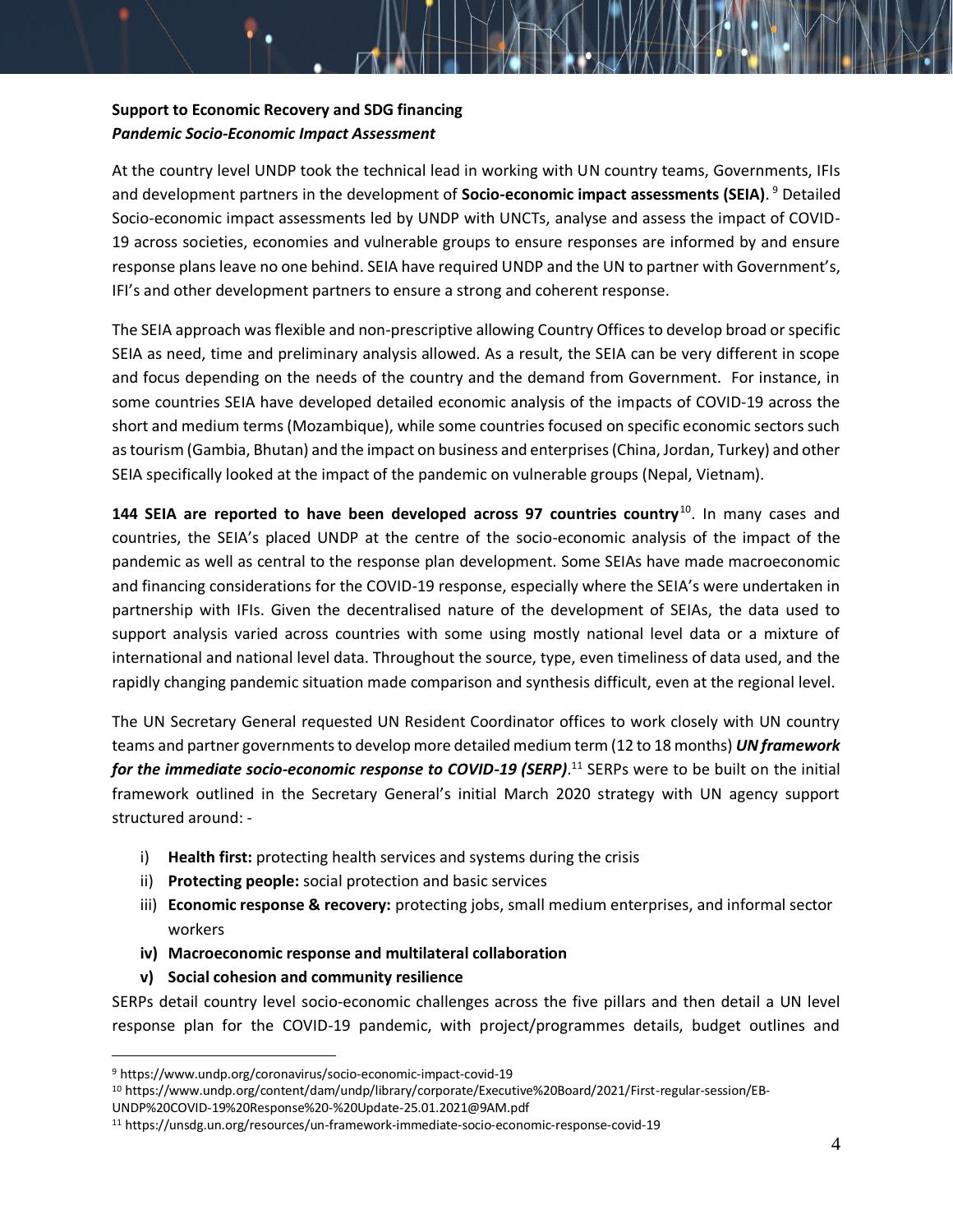resource availability details, complimenting the UN cooperation framework. As of March 2021, 121 SERPs have been completed, covering 139 countries. The SERPs were developed in close collaboration and with the support of UNDP and UNDCO and the RCs office and UN country teams and agencies at the country office level. SERPs also outline in detail COVID-19 response offer and funding requirements. SERPs will eventually be merged into country level UN sustainable development cooperation frameworks (UNSDCF) by the end of  $2021.<sup>12</sup>$ 

At the global level, UNDP served as part of the leadership of the Finance for development process and led discussion group two, developing a series of policies that were incorporated to the menu of polices presented to Heads of States at the 75<sup>th</sup> UNGA. UNDP also developed, together with OECD, at the request of the G7 an SDG Financing Alignment Framework,<sup>13</sup> which incorporated the pandemic situation. This Framework has been launched by the G7 in November 2020.

UN and UNDP responses to the pandemic highlight the financial and fiscal challenges being faced by Governments in developing their responses both to the health challenges of the pandemic as well as the socio-economic impact. Financial and fiscal support to countries in order to address the pandemic has been prioritized as a key sustainable development tool to ensure the recovery and SDG achievement is adequately financed. Careful consideration of how the pandemic recovery is financed will be essential not only to address the ongoing crisis but also to ensure the achievement of the SDGs and to support the Decade for Action.

#### *Support to SDG Financing*

UNDP has long worked with Governments to inform policy and financing options, introducing Government to alternative financing tools and policies in an attempt to release public and private financing for the SDGs and development.

*UNDP's Bureau for Policy and Programmatic Support (BPPS), through the Strategic Policy Engagement unit (SPE),* has been providing economic and financial issue advice, including global policy making, international cooperation and SDG implementation through BPPS and the Global Policy network (GPN). The unit offers a number of services in supporting of financing and the SDG's including **forward looking policy research and thought leadership**; horizon scanning and future development; economic forecasting; and financing for development. The unit also offers strategic policy advice related to the 2030 Agenda implementation, including **the Addis Ababa Action Agenda on Financing for Development (FfD)<sup>14</sup>** and collaboration and engagement with the UNSDG, IMF, World Bank, G20, EU, OECD, SIDA and WEF. The SPE unit led UNDPs engagement in the socio-economic impact assessments.

<sup>12</sup> UNSDG Knowledge portal[, COVID-19 and CCAs/ Cooperation Frameworks](https://unitednations.sharepoint.com/sites/DCO-WG-UNSDG_CF/SitePages/CF-COVID.aspx)

<sup>13</sup> https://www.oecd.org/development/financing-sustainable-development/Framework-for-SDG-Aligned-Finance-OECD-UNDP.pdf

<sup>14</sup> https://sustainabledevelopment.un.org/index.php?page=view&type=400&nr=2051&menu=35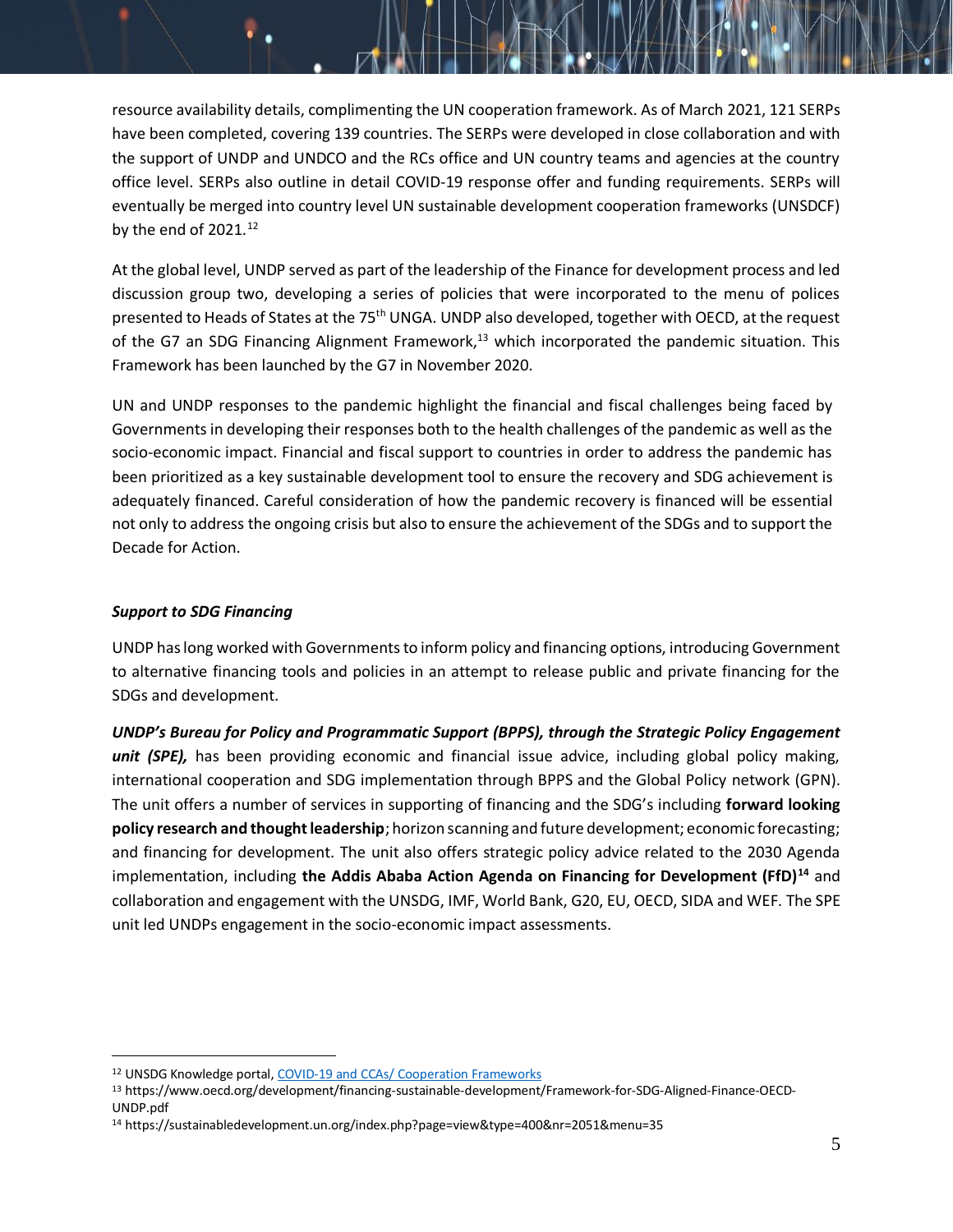UNDP's newly established *SDG Finance Sector Hub (2019)*<sup>15</sup> leads the implementation of UNDP's private sector development and partnerships strategy 2018 to 2022<sup>16</sup>, which includes a focus on financing of the SDGs. The Hub includes the following SDG financing initiatives, many of which have been recently established, and may be too early to assess results and sustainability. It will be important to assess the Hubs direction and if any course corrections can be recommended. The work of the Hub includes: Integrated National Financing Frameworks (INFFs) for the SDGs, the SDG Impact Platform, Tax Inspectors Without Borders Initiative, SDG Budgeting work, Thematic debt instruments (e.g., Islamic Finance). As well as a series of global work on sustainable finance, like the finance for development processes, the G20 Sustainable Finance working group. The FSH also advise the BPPS Nature, Climate and Energy team on a series of finance Initiatives including Nature Based Finance, Islamic Finance, Climate Finance. The Finance sector Hub offers a range of services (24) under seven action areas, $17$ 

- Action Area 1: Integrated National Financing Frameworks for the SDGs
- Action Area 2: SDG Budgeting
- Action Area 3: SDG Aligned Fiscal and Debt Instruments
- Action Area 4: Leveraging International Public Finance for the SDGs
- Action Area 5: Unlocking Private Finance for the SDGs
- Action Area 6: Aligning Business Strategies & Operations for the SDGs
- Action Area 7: Impact Measurement & SDG Finance reporting

While the Hub itself is recently developed and the private sector strategy recently launched in early 2020, prior to the pandemic, many of the initiatives have been ongoing for some years in the support to financing the SDGs. These will be the focus of the assessment in terms of trying to report on results.

*UNDP also offers a number of green economy and climate finance support options, through the Hub and BPPS* Nature, Climate Change, and Energy (NCE) Team vertical *funds including* Green commodities programme tools, the de-risk of energy initiative (DERI) and the Biodiversity finance initiative (BioFin)<sup>18</sup> support and guidance. This includes, supporting governments removing policy and regulatory barriers and expanding green markets.

## **World Bank and IMF support to COVID-19 and recovery financing**

The UN/UNDP, World Bank and IMF are all giving close consideration to the fiscal constraints developing countries are facing though the level of financial support, availability of loans and debt relief and service suspension, and recognition that lending and debt servicing options may differ between developing and developed countries. While developing countries may need access to additional finance and debt relief, they are also considering their policy options in order to address the pandemic and build back better.

**The World Bank** has outlined its response building support around four pillars including, i) emergency **support for health interventions**; ii) support to the social response to protect the poor and vulnerable people from the impact of the pandemic; iii) **economic response** to save livelihoods, preserve jobs support businesses; and iv) **cross-sectoral support to strengthen policies**, institutions and investments to achieve

<sup>17</sup> https://sdgfinance.undp.org/services

<sup>15</sup> https://sdgfinance.undp.org/

<sup>16</sup> https://www.undp.org/content/undp/en/home/librarypage/poverty-reduction/private\_sector/undp-private-sector-strategy-2018-2022.html

<sup>18</sup> http://www.biodiversityfinance.net/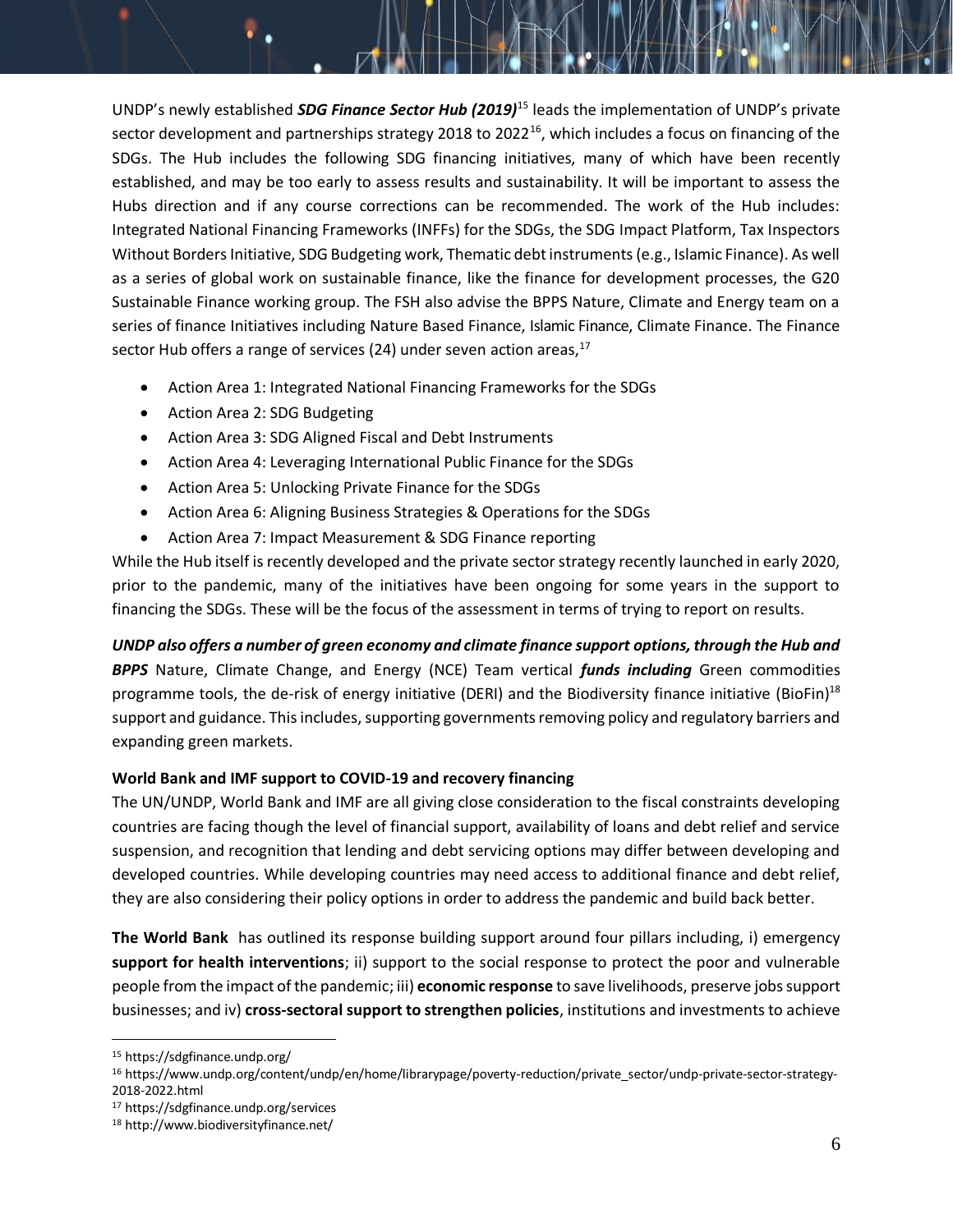resilient, inclusive and sustainable recovery and building back better.<sup>19</sup> The Bank is making available US\$160 billion in financing for health, economic and social challenges including US\$50 billion of financial support for poor countries under the  $IDA^{20}$ . The Bank has also been responsive to the changing needs of countries, making available US\$6 billion in emergency health financing.<sup>21</sup> However, the Bank along with other IFIs has also recognised the fiscal challenges facing many countries working together to ensure debt relief, restructuring to ensure a resilient recovery.

**The International Monetary Fund IMF** has also ensured emergency funding is available through its Rapid Credit facility (RFC) and Rapid Financing Instruments (RFI) making more than US\$100 billion available to its members so far.<sup>22</sup> They have also supported 29 countries with \$500 million with debt service relief.<sup>23</sup> Along with the World Bank and other IFI and Development banks they have supported the **Debt Service Suspension Initiative (DSSI)** through 2020 and possibly through 2021. In addition, the IMF continues to give policy advice and has also reconfigured some of its existing lending considering the pandemic and the tricky fiscal situation many countries are in. $^{24}$ 

## **Evaluation Objective**

This evaluation will explore the level to which UNDP has been able to support and will continue to support government to deliver the SDGs, given existing financial and fiscal constraints and needs. While UNDP is not a major provider of financial or fiscal funding, it is an important player for developing the portfolio that requires fiscal and financial resources at the country level. This has important implications regarding the SDG policy space faced by countries intent on delivering the SDG Agenda. The evaluation will include three key components as follows:

1. **Assess pre-pandemic SDG financing policy support:** Assess the levels of fiscal and financial support being delivered prior to the pandemic to support SDG achievement and the decade of action and the level to which this enabled and will enable pandemic recovery financing.

The evaluation will draw on existing evidence and past experience of SDG financing support assessing approaches and applicability in support to recovery financing from the pandemic.

2. **Assess Pandemic Financial and Fiscal policy advice and support**. The pandemic has triggered a profound fiscal crisis in many of the poorest countries, placing them in a precarious fiscal position which will impact their future growth and stability.

<sup>&</sup>lt;sup>19</sup> Saving Lives, Scaling-up Impact and getting Back on Track: World Bank Group COVID-19 Crisis Response Approach Paper, https://www.worldbank.org/en/who-we-are/news/coronavirus-covid19

<sup>20</sup> https://ida.worldbank.org/financing/responding-covid-19

<sup>21</sup> https://www.worldbank.org/en/news/feature/2020/04/02/the-world-bank-group-moves-quickly-to-help-countries-respondto-covid-19

<sup>22</sup> https://www.imf.org/en/Topics/imf-and-covid19/COVID-Lending-Tracker

<sup>23</sup> https://www.imf.org/en/Topics/imf-and-covid19/COVID-Lending-Tracker

<sup>24</sup> https://www.imf.org/en/Topics/imf-and-covid19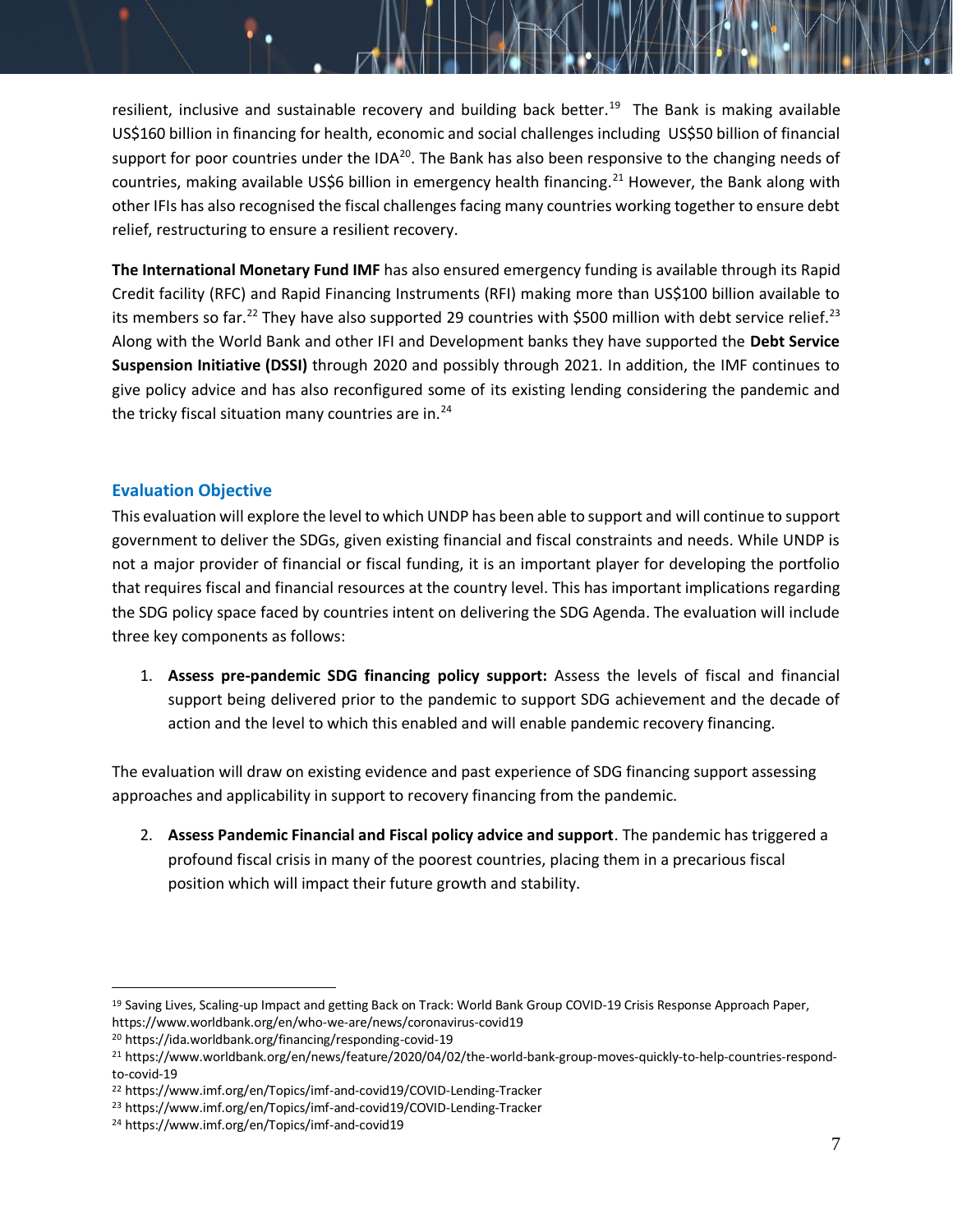The evaluation will consider the volume and profile of financial and fiscal support available to developing countries, including levels of debt relief and access to finance and its adequacy and timeliness and the role of UNDP in advising and supporting governments in their fiscal and financial decision making.

3. **Consider Equitable and Green recovery and SDG advancement**. As countries seek to 'build forward better' from Covid-19, there is an opportunity to use fiscal support to advance an equitable and green recovery and the use of financing tools, including green financing tools, while also advancing the SDGs, equity and reducing any SDG regression due to the pandemic. There is a continued danger that this opportunity and access to financing tools will be skewed towards the richest countries, due to the financial constraints outlined above, limiting an equitable and green recovery.

The evaluation will consider what could be done in the future, at global, regional, and national levels, to support planning and implementation of green growth support and financial tools and the advancement of the SDGs and equitable development across developing countries.

The evaluation recognises that UNDP's support to countries on financing and fiscal policies and ability to influence decisions domestically may be restricted by the global financial governance architecture. Therefore, actions undertaken domestically need to be reinforced by actions at global and regional groupings. For this reason, the evaluation will review UNDP's global work during the pandemic including the Financing for Development forum, as well as with the G7, and G20.

The Evaluation will be carried out in close cooperation and *collaboration with the Evaluation Offices of the IMF and the World Bank*, both of whom have plans to undertake evaluations of aspects of their agency's response to the pandemic in the future. The three evaluation agencies will share data and hold joint meetings where appropriate and possible.

## **Time period under review**

The evaluation will consider UNDP's support to COVID-19 and recovery financing over the period March 2020 to June 2021.

In its consideration to pre-pandemic support to SDG financing the evaluation will review reports and assessments undertaken, tools developed, and service offers rolled out from 2018, under the current UNDP Strategic Plan (2018 to 2021), up to now.

## **Evaluation framework and key evaluation questions**

The evaluation will undertake a detailed desk review, commission data collection and country case studies to provide evidence across the three areas detailed above, namely.

• Take stock of UNDPs work and support in SDG financing prior to and during the pandemic, at global, regional, and national levels.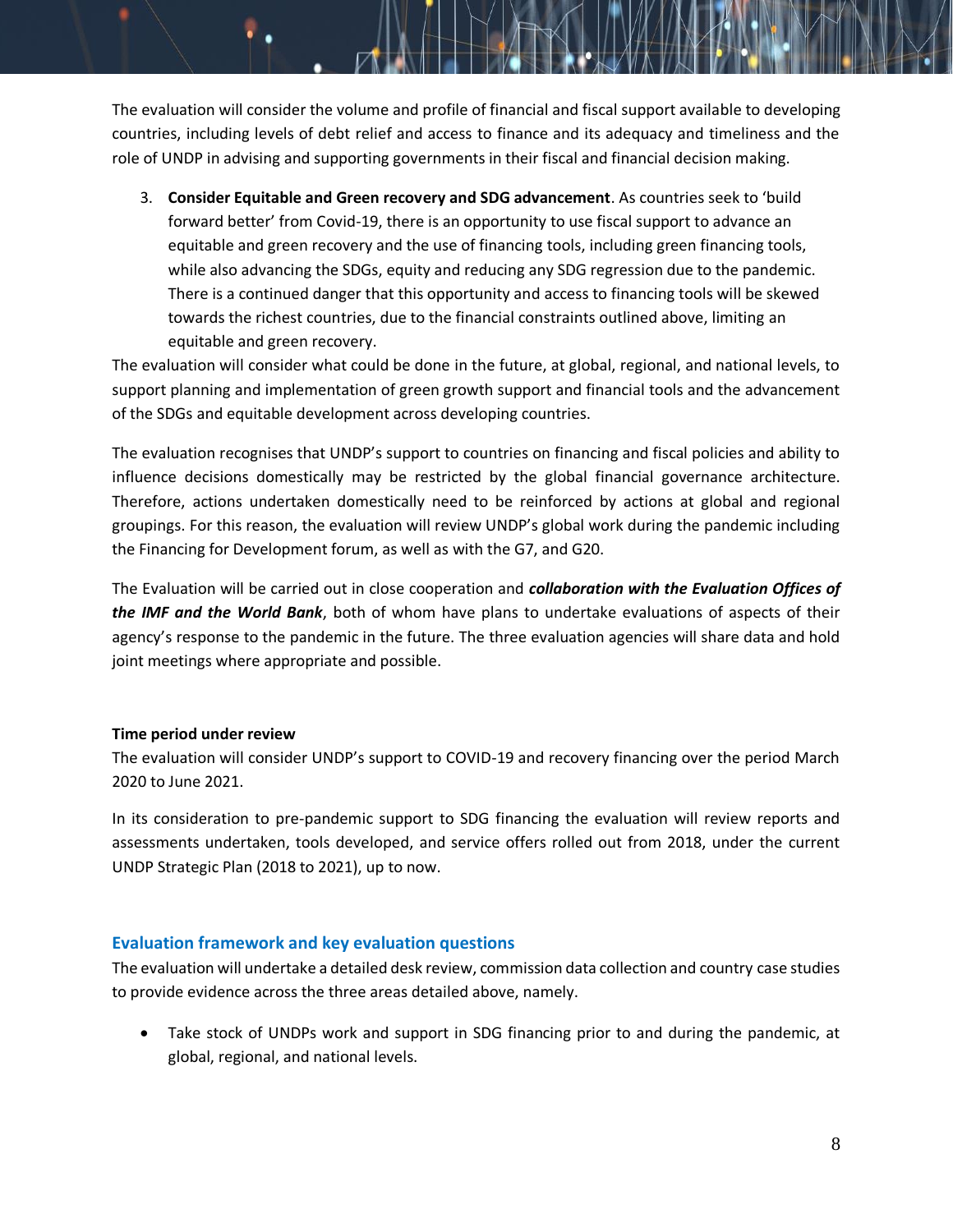- Assess UNDP's response to the pandemic including support and guidance given on financial and fiscal needs, including consideration and inclusion within the SEIAs, SERPs and support to national response and recovery processes, to ensure equity, leaving no one behind and a green recovery.
- Assess the level to which UNDPs existing SDG financing service tools are being considered by governments and partners in this new environment and can be used in the post pandemic recovery period.

The Evaluation will use the OECD/ DAC framework (relevance, coherence, efficiency, effectiveness and sustainability) to answer the following key evaluation questions

- $\triangleright$  To what extent has UNDPs advice and support in SDG financing been able to inform and support the pandemic response of partner countries?
- $\triangleright$  To what extent has UNDP's response to the pandemic, in its role as technical leader of the UN socio-economic response, allowed for a new foundation of better financing and fiscal issues within policies and considered financial and fiscal needs for an equitable and sustainable recovery?
- $\triangleright$  Are the tools and approaches being developed to support post pandemic recovery considering financing and fiscal approaches and needs to ensure building forward better, a Green recovery and SDG achievement?

## **Evaluation methodology**

The evaluation recognises that this is an evaluation of an emergency response, coming at a relatively early stage of UNDPs response to the COVID-19 pandemic with many aspects and impacts still playing out and to be determined, not least of all the overall impact of the fiscal situations of many countries and access to and roll out of vaccinations.

As such, the evaluation will look at the actual effects of UNDP's response against the demonstrated needs, recognizing that the response is still evolving, and the actual effects will include both intended and unintended consequences. The evaluation will be formative in nature and will provide early feedback to UNDP supporting future response strategies, considering the **relevance, coherence, effectiveness, efficiency and sustainability** of UNDPs response as it evolves, the strategies and approaches at different stages of the response and will analyze emerging results (if any) and issues, considering any potential unintended consequences of fiscal and financial advice support given.

This evaluation is being undertaken in collaboration with the IMF and the World Bank, recognizing the profound different roles that each entity has had in the pandemic response in accordance with their respective mandates with the three entities sharing documentation and data, while also sharing findings throughout each other's evaluations processes and holding joint interviews where possible. The evaluation will also consider the level of collaboration of the three entities across the recovery finance response.

The evaluation will undertake a detailed desk review of response strategies and support, data analysis of financial support, interviews with agency staff, country level staff, member states and government leaders, detailed desk country case studies as well as review country level policy adjustments and adequacy in response to COVID-19 and support to this, namely: -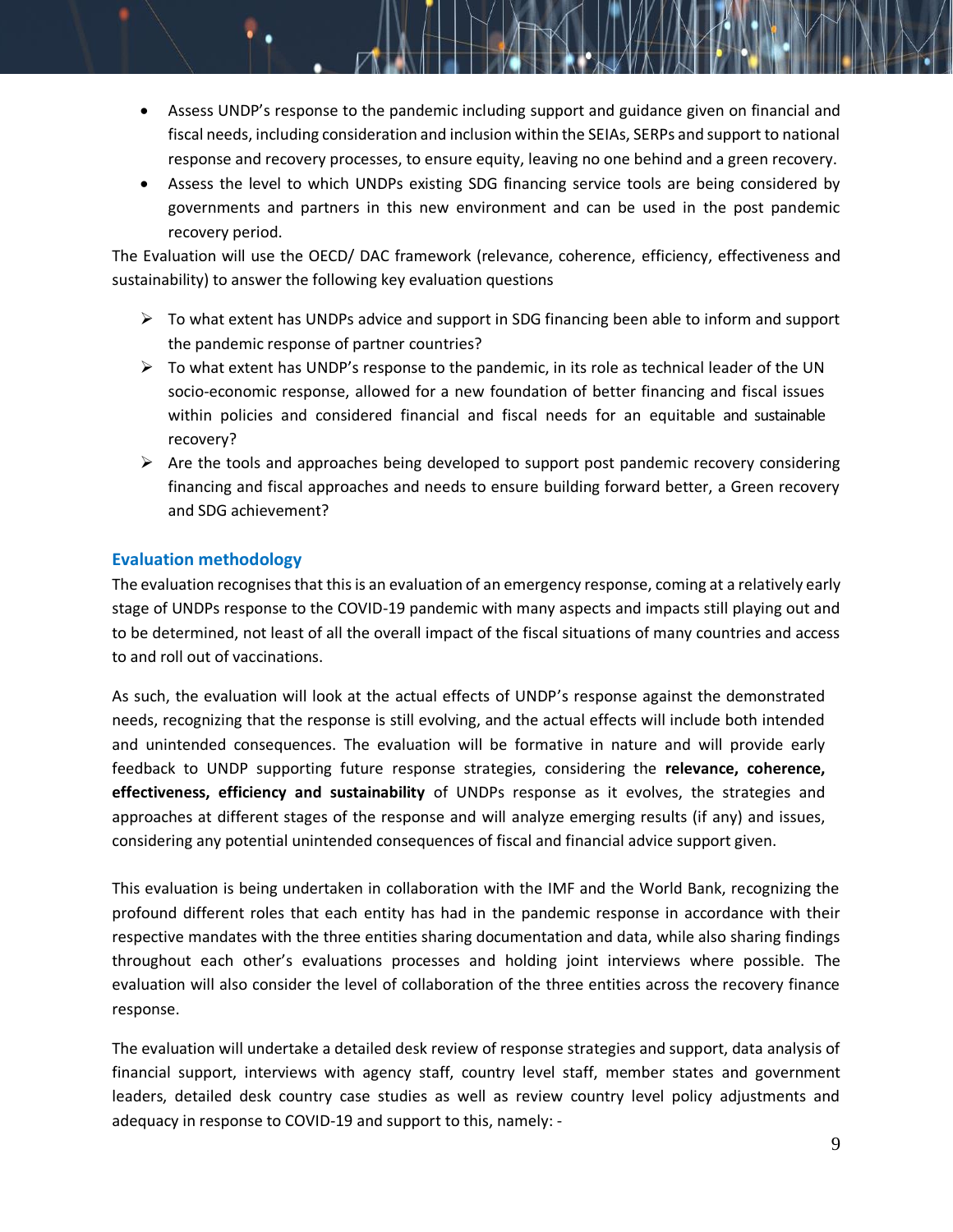#### **Document and Data review:**

- Detailed review of the initial and ongoing strategies of UNDP in developing SDG financing approaches and policy advisory services.
- Detailed review of the initial and ongoing strategies of UNDP in preparing, responding, and planning for recovery from the pandemic focus on fiscal and financial tools and service offers.
- Review of SEIA and SERPs and consideration of financial and fiscal needs to finance the pandemic recovery.
- Review UN and UNDP data sets to monitor the response and impact of the pandemic, including:
	- o UNDP COVID-19 Monitoring Dashboard financial allocation for COVID-19
	- o UNDP COVID-19 Results Oriented Analysis Report (mini-ROAR)
	- o UN COVID-19 Results dashboard (SERP multi agency results data hosted under UNInfo)
- Detail analysis of past and current COVID-19 related financial support and country level debt.
- Adequacy of risk analysis (financial, economic, and social) and alignment of support with need.
- Stakeholder mapping looking at UNDP/ UN approaches and partners, broader fiscal and financial support from agencies and also the work of other agencies in fiscal and financial support.

#### **Key informant Interviews:**

- Key agency management from UN agencies, UNDP, World Bank Group, and the IMF
- Country level management from UN agencies, UNDP, World Bank, and the IMF
- Government representatives for ministries overseeing finance, planning, health, environment, social protection (for case studies)
- Management at other IFIs and DFIs.

#### **Country case study**

- Survey all country offices on COVID-19 support and SDG financing support
- Detailed analysis of support to a sample of countries, covering specific evaluation questions and support aspects in greater depth, to gain practical lessons learnt from initial support.
- Identification of good practices and challenges between comparative select countries.
- Country cases selection will include the following considerations:
	- o Countries where work on SDG Finance was on going prior to the COVID-19 pandemic (budgeting policy advisory services, TWIB, energy de-risking, BioFIN)
	- $\circ$  Countries that were able to advance during the pandemic through the SERPs and/or new National response plans, INFFs, SDG Investment Maps, Thematic debt instruments and new NDCs
	- o Consideration of different country typologies in particular SIDS, low-income countries, and heavily indebted poor countries.

#### **Evaluation Team and Management arrangements**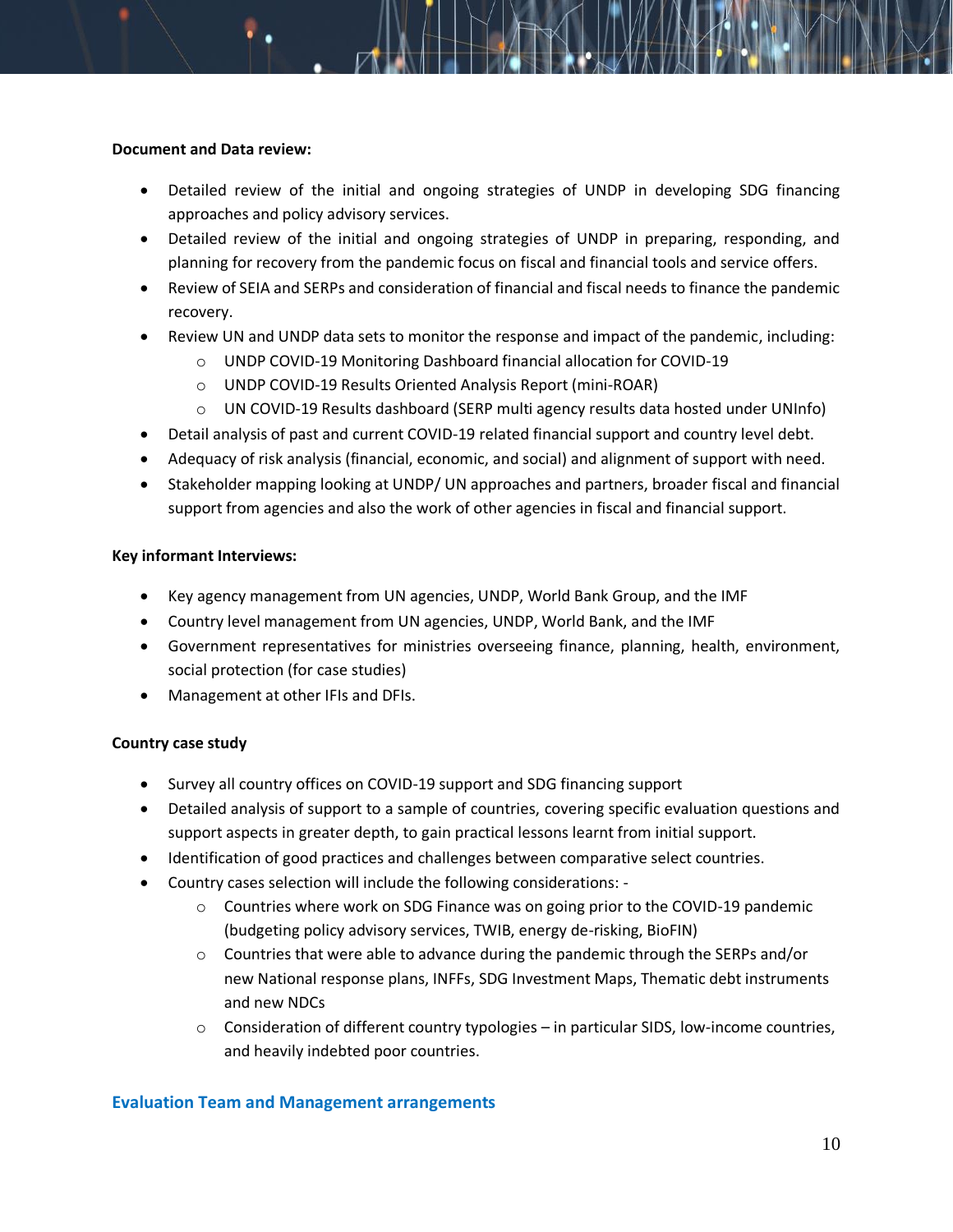The evaluation will be led and managed by a team within the IEO:

- The **Lead Evaluator** will ensure the timely conduct of the evaluation, coordinating the work of all team members and the communication with UNDP Headquarters, regional hubs, and country offices. The Lead Evaluator has responsibility for all phases of the evaluation, from design to drafting the report.
- The **Associate Evaluator** will support the Lead Evaluator throughout the exercise, including data collection, analysis, and report drafting.
- A **Research Analyst** will support the evaluation team in conducting background research and collecting documentation, including data and documentation collection, coding, and data analysis (including Covid-19 mini-ROAR) as needed.
- The office will provide administrative and substantive backstopping support, as well as quality assurance at key moments in the process, including report finalization.

The IEO team will be supported by a **team of external consultants**, who will cover UNDP work at regional and country level. The IEO will recruit all team members, who must possess educational qualifications, relevant work expertise, and language skills. This includes (tentatively): -

- **Development Economist/ researcher/ data analyst**: will undertake pre-pandemic SDG financing data analysis, review, and analyse SEIA/ SERP documents and associated data, provide analysis of financing and debt data.
- **SDG and private sector financing expert/ evaluator**: review UNDP strategic support to SDG and Covid-19 financing. Review alternative financing approaches for the SDGs and COVID-19.
- **Green finance expert/ evaluator** review UNDP strategic support to Green financing. Review alternative financing approaches for the Green financing.

An expert advisory panel will provide guidance on the terms of reference, key data collection instruments, and the draft report. The panel will include academic experts and practitioners on issues of economics, government finance and sustainable development and the SDGs.

The evaluation team will work through the UNDP SDG Finance Hub to collect data and identify relevant contacts. UNDP Management – including at regional and country level – will have the responsibility of supporting the evaluation, through the timely provision of programme and financial information. UNDP management will review the draft Terms of Reference and draft evaluation report and provide factual corrections as well as provide a management response to the final evaluation recommendations that will be presented to the Annual Session of the Executive Board in June 2022.

The evaluation will collaborate throughout with the evaluation offices of the World bank and the IMF, sharing data and holding joint meetings with key informants where appropriate.

# **Timeline (tentative)**

The evaluation will be presented to the Annual Session of the Executive Board in June 2022. This requires that the report is completed by February 2022, to comply with Executive Board Secretariat's deadlines. A draft report will be shared with UNDP Management and programme units by December 2021 for review, comments, and preparation of the management response.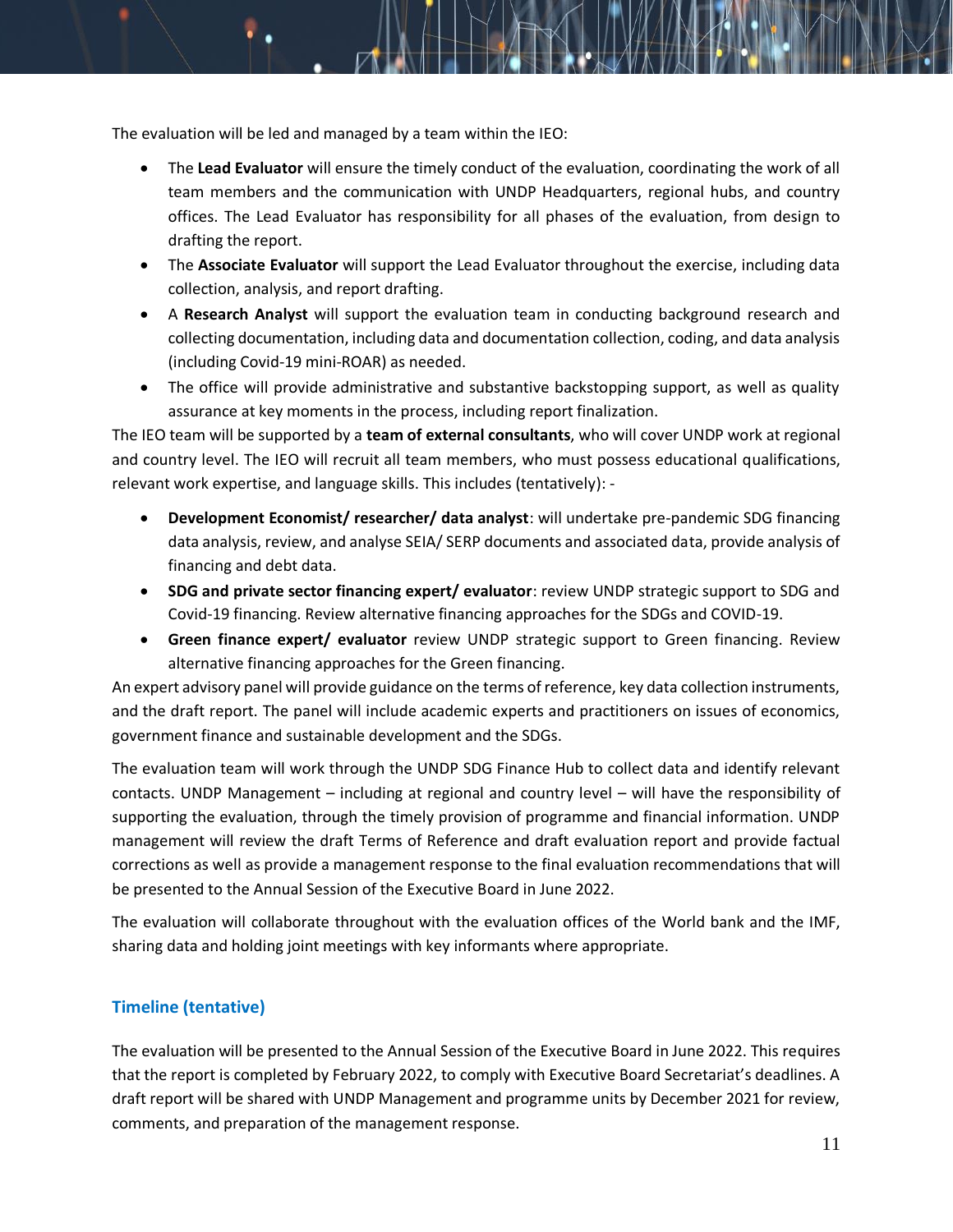| Activity                                                                                            | <b>Responsible party</b>     | <b>Proposed timeframe</b> |
|-----------------------------------------------------------------------------------------------------|------------------------------|---------------------------|
| <b>Phase 1: Preparatory work</b>                                                                    |                              |                           |
| TOR completed and approved by IEO<br>management                                                     | IEO                          | April 2021                |
| Selection of consultants                                                                            | <b>IEO</b>                   | May 2021                  |
| Set-up of peer review panel                                                                         | <b>IEO</b>                   | May 2021                  |
| <b>Phase 2: Desk analysis</b>                                                                       |                              |                           |
| Design of data collection instruments                                                               | IEO/Consultants              | May/ June 2021            |
| Preliminary desk review of reference<br>material                                                    | IEO/Consultants              | May/ June 2021            |
| <b>Phase 3: Data collection</b>                                                                     |                              |                           |
| Interviews, focus groups, surveys                                                                   | IEO/Consultants              | July/ August 2021         |
| Phase 4: Analysis, report writing, quality review and debrief                                       |                              |                           |
| Draft analysis papers                                                                               | IEO/Consultants              | August/September<br>2021  |
| Zero draft report for internal IEO peer<br>review                                                   | IEO/Consultants              | October/November<br>2021  |
| First draft for UNDP management<br>comments                                                         | IEO/Management               | December 2021             |
| Preparation of Executive Board paper                                                                | IEO/Management               | January 2022              |
| Draft board paper and final report<br>submitted to the Secretariat of the<br><b>Executive Board</b> | <b>IEO</b>                   | February 2021             |
| <b>Phase 5: Publication and dissemination</b>                                                       |                              |                           |
| Editing and formatting of report                                                                    | IEO/Secretariat of the Board | March/April 2022          |
| Informal debriefing to the Board                                                                    | IEO/Secretariat of the Board | May 2022                  |
| Final edited report uploaded                                                                        | IEO/Secretariat of the Board | May 2022                  |
| <b>Executive Board formal presentation</b>                                                          | IEO                          | <b>June 2022</b>          |
| Knowledge management and<br>dissemination activities                                                | IEO                          | May 2022 onwards          |

## **Dissemination strategy and knowledge management**

The IEO will ensure that the findings, recommendations, and lessons learned from the evaluation are disseminated and shared with a wide audience in a manner that is informative, engaging, and accessible. The stakeholder mapping will be used to guide the dissemination of the report, in collaboration with the IEO Communication, Data and Knowledge Management Division.

The Evaluation team will organize a virtual workshop at the end of the evaluation process, with relevant UNDP personnel as well as with other potential users of the evaluation results. Other presentations could